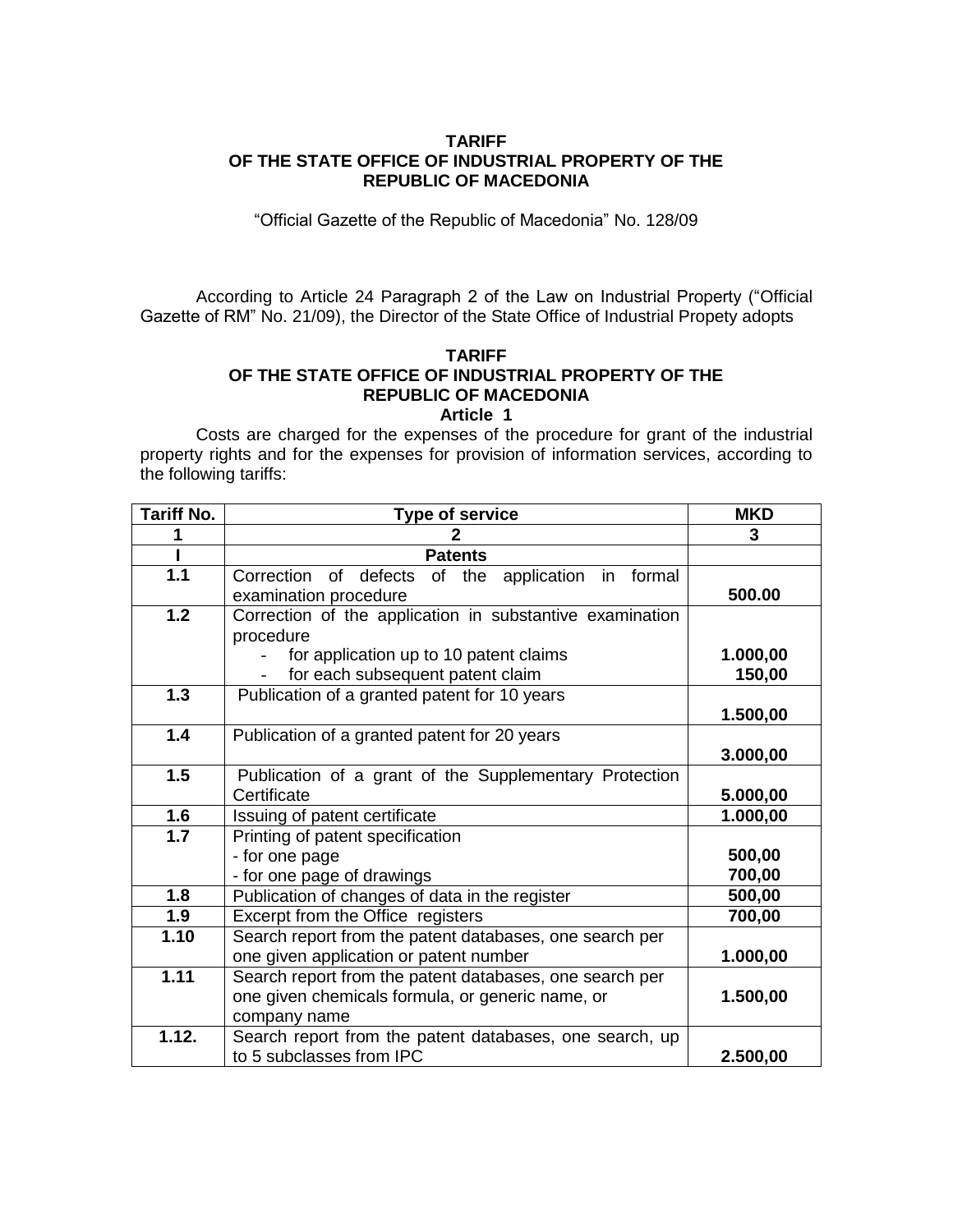# **Notice 1:**

An applicant who is also an inventor, shall pay the charges, stipulated in items 1.1 until 1.7 of this tariff number, in the amount decreased by 50%.

## **Notice 2:**

If the search report is filed by universities, small and medium sized enterprises, the amount of charge stipulated in items 1.10, 1.11 and 1.12 of this tariff number, shall be paid in the amount decreased by 50%.

## **Notice 3:**

The search report stipulated in items 1.10, 1.11 and 1.12 of this tariff number, shall be free of charge for unemployed, students, retired and invalids.

# **Notice 4:**

The search report stipulated in items 1.10, 1.11 and 1.12, of this tariff number, shall be free of charge for all natural persons who shall file an application for the invention in the area of ecology and human environment protection.

### **Notice 5:**

If the text of the application and changes in the application during the examination procedure are filed in electronic form (e.g. floppy disk), the charges stipulated in items 1.1 until 1.7 of this tariff number, shall be paid in the amount decreased by 30%.

| 11.            | Industrial design                                             |          |
|----------------|---------------------------------------------------------------|----------|
| 2.1            | Correction of defects of the application in formal            |          |
|                | examination procedure                                         | 180,00   |
| 2.2            | Correction of the application in substantive examination      |          |
|                | procedure                                                     | 380,00   |
| 2.3            | Publication of the application, for each design separately    |          |
|                |                                                               | 550,00   |
| 2.4            | Color publication of the application, for each design         |          |
|                | separately                                                    | 1.200,00 |
| 2.5            | Publication of the granted industrial design, for each        |          |
|                | design separately                                             | 550,00   |
| 2.6            | Color publication of the granted industrial design, for each  |          |
|                | design separately                                             | 1.200,00 |
| 2.7            | Issuing of industrial design certificate                      | 550,00   |
| 2.8            | Issuing of industrial design certificate, for multiple        |          |
|                | application:                                                  |          |
|                | the first design                                              | 380,00   |
|                | each subsequent design                                        | 150,00   |
| 2.9            | Publication of changes of data in the register                | 300,00   |
| 2.10           | Publication of industrial design renewal                      |          |
|                |                                                               | 300,00   |
| 2.11           | Excerpt from the Office registers                             | 180,00   |
| 2.12           | Excerpt from the registers for multiple application, for each |          |
|                | design separately                                             | 180,00   |
| 2.13           | Search report from the industrial design databases, for       |          |
|                | one search                                                    | 900,00   |
|                |                                                               |          |
| $\mathbf{III}$ | <b>Trademark</b>                                              |          |
| 3.1            | Correction of defects of the application<br>in<br>formal      |          |
|                | examination procedure                                         | 180,00   |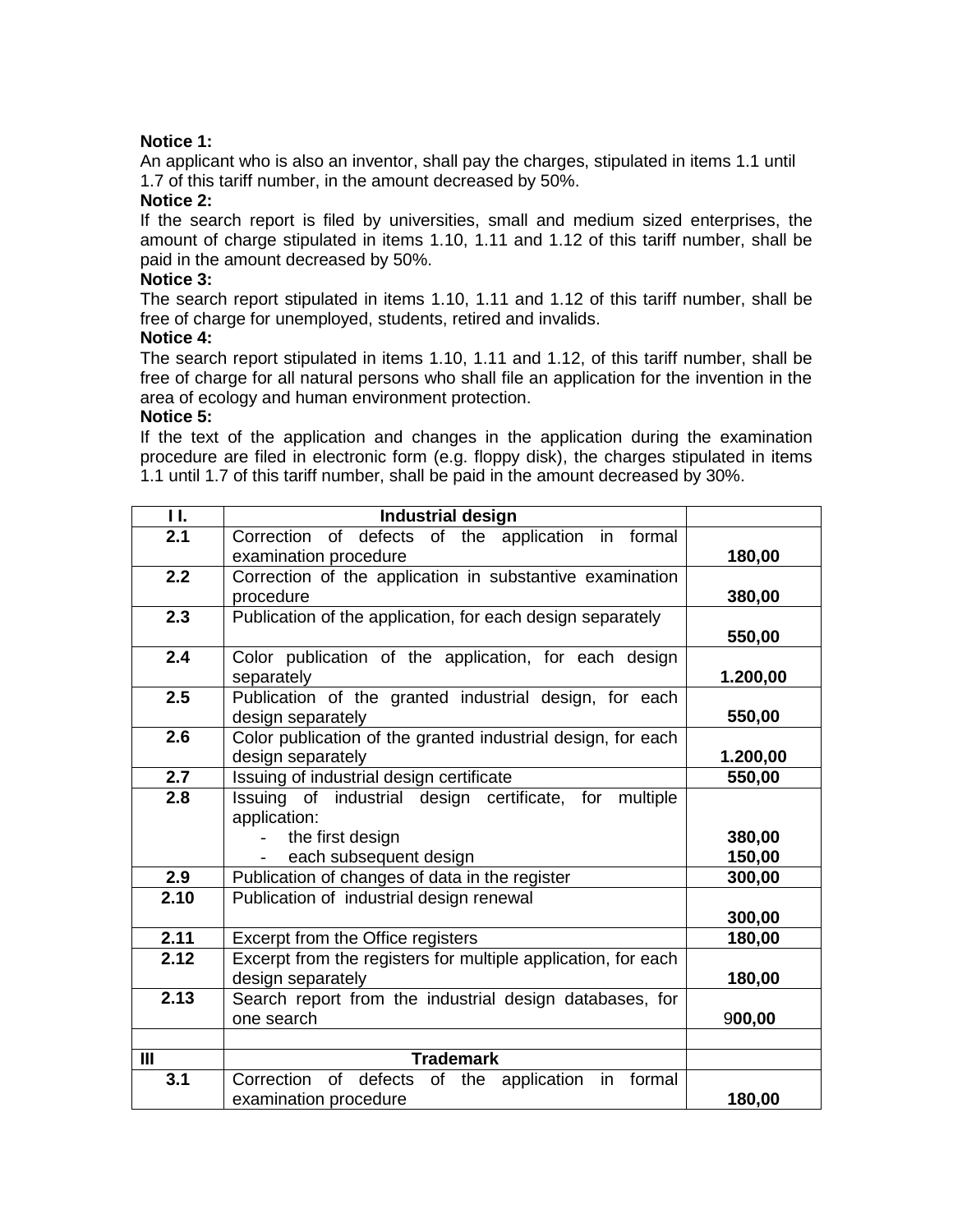| 3.2  | Correction of the application in substantive examination              | 380,00   |
|------|-----------------------------------------------------------------------|----------|
|      | procedure                                                             |          |
| 3.3  | Publication of the application, up to three classes                   | 750,00   |
|      | For each additional class                                             | 180,00   |
| 3.4  | Publication of the granted trademark, up to three classes             | 380,00   |
|      | For each additional class                                             | 180,00   |
| 3.5  | Color publication of the figurative trademark                         | 1.200,00 |
| 3.6  | Issuing of trademark certificate                                      | 380,00   |
| 3.7  | Publication of trademark renewal                                      | 300,00   |
| 3.8  | Publication of changes of data in the register                        | 300,00   |
| 3.9  | Excerpt from the Office registers                                     | 200,00   |
| 3.10 | Search report from the trademark databases, for identical             |          |
|      | word marks, up to three classes                                       | 550,00   |
|      | For each additional class                                             | 130,00   |
| 3.11 | Search report from the trademark databases, for similar               |          |
|      | word marks, up to three classes                                       | 750,00   |
|      | For each additional class                                             | 180,00   |
| 3.12 | Search report from the trademark databases, for identical             |          |
|      | figurative marks, up to three classes                                 | 750,00   |
|      | For each additional class                                             | 180,00   |
| 3.13 | Search report from the trademark databases for similar                |          |
|      | figurative marks, up to three classes                                 | 930,00   |
|      | For each additional class                                             | 180,00   |
| 3.14 | Search report from the trademark databases for identical              |          |
|      | combined marks (word and figurative elements), up to<br>three classes | 930,00   |
|      | For each additional class                                             | 180,00   |
| 3.15 | Search report from the trademark databases for similar                |          |
|      | combined marks (word and figurative elements), up to                  |          |
|      | three classes                                                         | 1.130,00 |
|      | For each additional class                                             | 180,00   |
| 3.16 | Search report from the trademark databases,<br>per                    |          |
|      | applicant/holder (application number/registration number,             |          |
|      | data on the appearance of a trademark and class numbers               |          |
|      | according to the International Classification), up to five            |          |
|      | trademarks                                                            | 600,00   |
|      | For each additional trademark                                         | 50,00    |
|      |                                                                       |          |
| IV.  | Protection of geographical names and right of use of                  |          |
|      | protected geographical names                                          |          |
| 4.1  | Correction of defects of the application for right of use of          |          |
|      | the protected geographical name, in formal examination                | 150,00   |
|      | procedure                                                             |          |
| 4.2  | Correction of the application for right of use of the                 | 300,00   |
|      | protected geographical name, in substantive examination               |          |
|      | procedure                                                             |          |
| 4.3  | Publication of data for the authorized users                          | 600,00   |
| 4.4  | Publication of changes of data in the register                        | 250,00   |
| 4.5  | Publication of data for the renewal of right of authorized            |          |
|      | use                                                                   | 250,00   |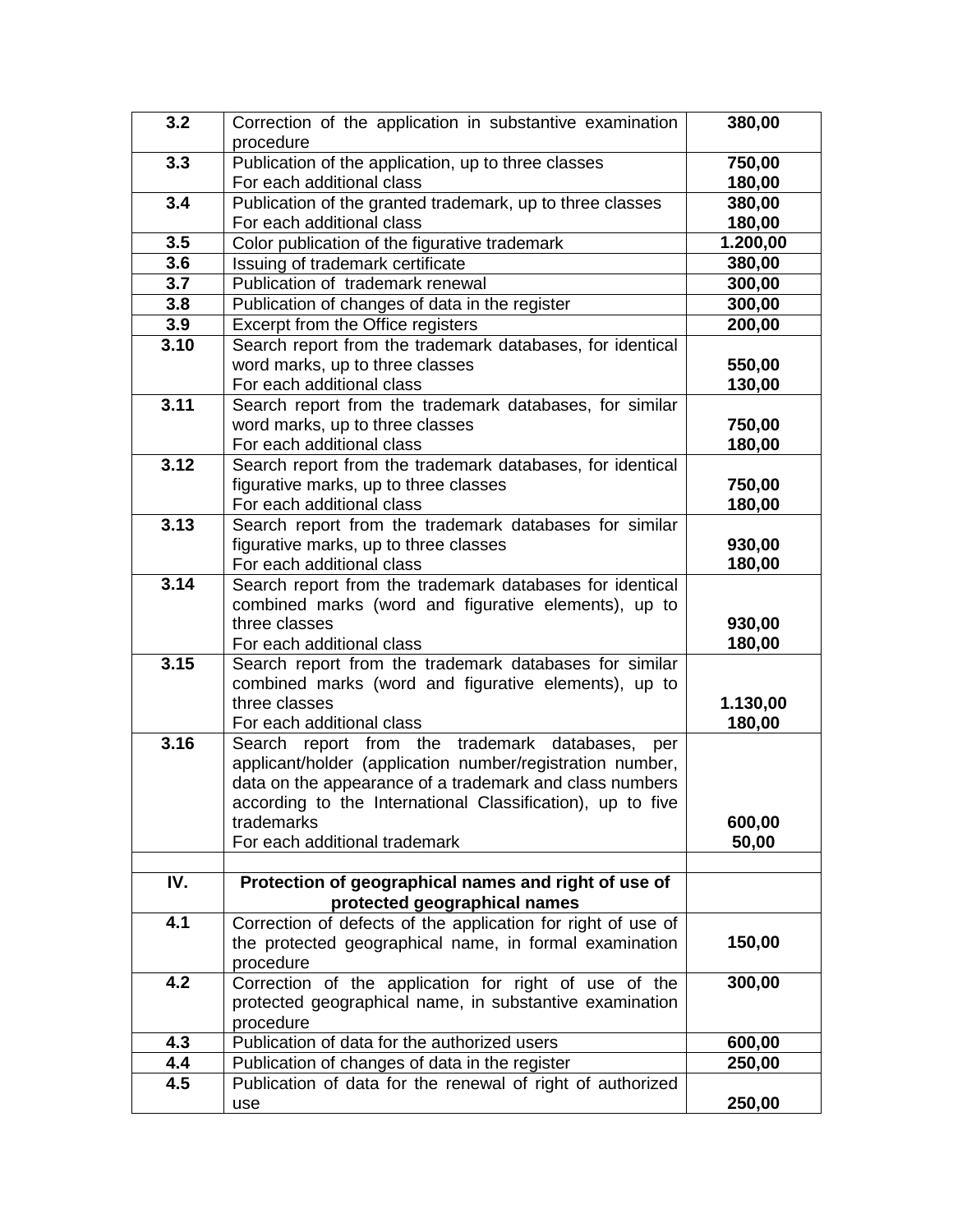| 4.6              | Excerpt from the Office registers                            | 150,00     |
|------------------|--------------------------------------------------------------|------------|
| 4.7              | Issuing of certificate on the granted right of authorized    |            |
|                  | users                                                        | 300,00     |
| 4.8              | Search report from the databases of registered geographic    |            |
|                  | names and authorized users:                                  |            |
|                  | on a particular geographic name                              | 300,00     |
|                  | on the data for the authorized users of a particular         |            |
|                  | registered geographic name                                   | 450,00     |
|                  |                                                              |            |
| $\mathsf{V}$     | <b>Publications</b>                                          |            |
| $\overline{5.1}$ | Official Gazette of the Office                               |            |
|                  | one copy CD                                                  | 150,00     |
| $\overline{5.2}$ | Publication of advertisement in the Office's Official        |            |
|                  | Gazette, per 1/16 of the page                                | 300,00     |
| 5.3              | Publications of the Office on CD: 1CD                        | 150,00     |
| 5.4              | Technical services:                                          |            |
|                  | one copied /printed/ page                                    | 2,50       |
|                  | electronic version/floppy disc                               | 25,00      |
|                  | electronic version/ CD                                       | 75,00      |
|                  |                                                              |            |
| VI               | Information services of the technology watch section         |            |
| 6.1              | Training on the use of databases - per person                | 750,00     |
| 6.2              | Access to patent information from the electronic library of  | 45,00      |
|                  | the Office, per hour                                         |            |
| 6.3              | Search report from foreign commercial patent databases       | <b>MKD</b> |
|                  |                                                              | equivalent |
|                  |                                                              | + 30%      |
| 6.4              | Search report according to a specially defined request in    |            |
|                  | the patent databases                                         | 3.000,00   |
| 6.5              | Preparation of a detailed report on the technology watch     | 15.000,00  |
| 6.6              | Search report (producers, fairs, seminars), per report       |            |
|                  |                                                              | 750,00     |
| 6.7              | Search report from the reference literature and magazines    |            |
|                  | per specific area                                            | 750,00     |
| 6.8              | Periodical report (quarterly or semiannually) on specific    |            |
|                  | topics or companies                                          | 2.250,00   |
| 6.9              | Request for state-of-the-art search report or expert opinion | 1.500,00   |
|                  | through the State Office of Industrial Property to the       |            |
|                  | Hungarian Patent Office                                      |            |
|                  |                                                              |            |
| VII              | Industrial property representatives                          |            |
| 7.1              | Special exam for industrial property representatives         | 6.250,00   |
| 7.2              | Corrective exam for industrial property representatives      | 1.500,00   |
| 7.3              | Publication of changes of data in the register<br>0f         |            |
|                  | representatives                                              | 150,00     |
| 7.4              | Publication of data on the entry in the register of          |            |
|                  | representatives                                              | 150,00     |